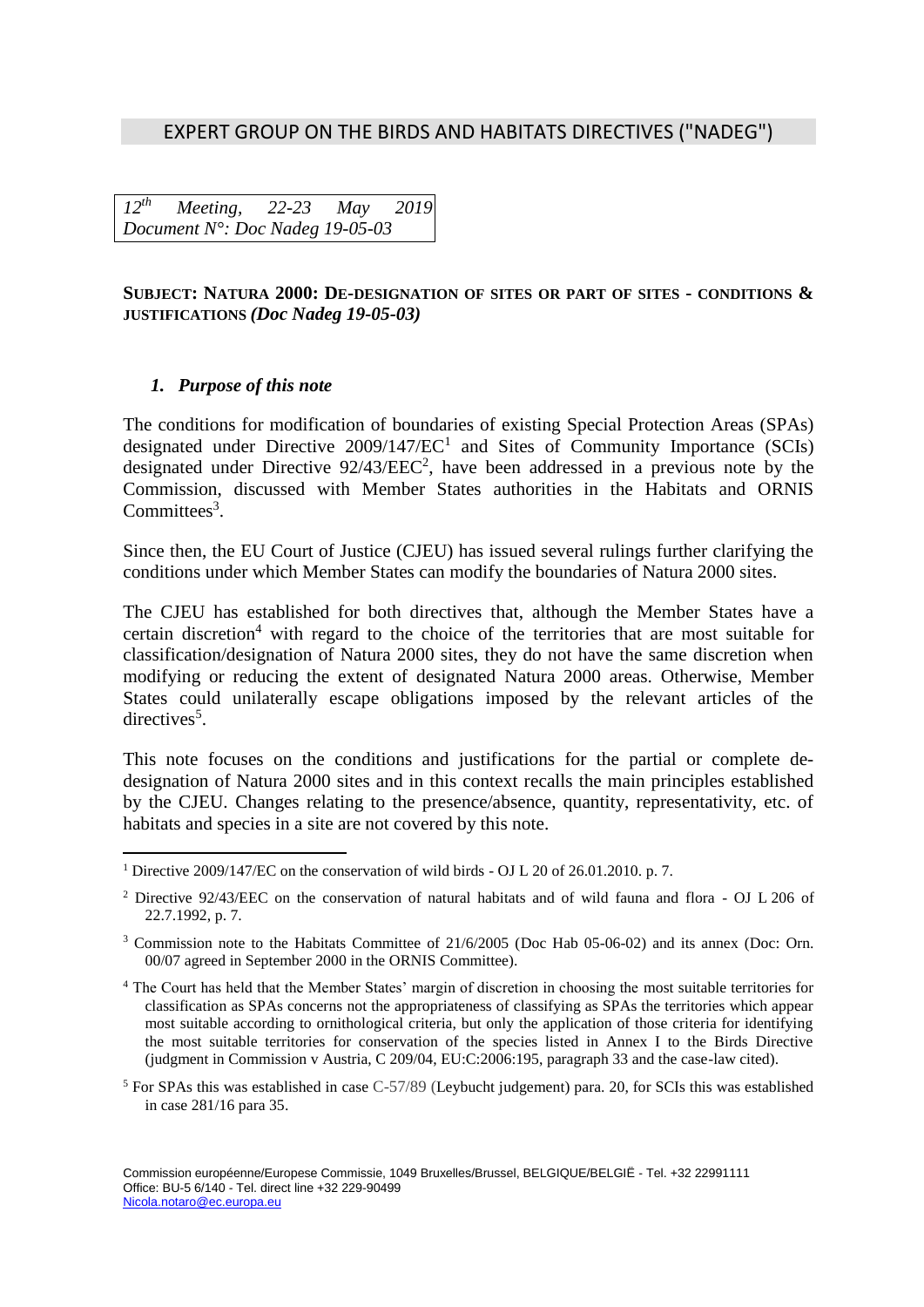### *2. In which circumstances can sites or parts of sites be de-designated?*

The CJEU has long clarified (in 1996) that SPAs boundaries must be determined exclusively based on ornithological criteria<sup>6</sup>.

While the reduction of site boundaries or de-classification of a SPA is not explicitly foreseen by the Birds Directive, the CJEU clarified that there may be exceptional circumstances where a scientific error has occurred in the original classification of a SPA, particularly as regards the delimitation of the site, which may justify a reduction in its boundaries<sup>7</sup>. It was confirmed later by the CJEU that indeed, "*an error in the particulars forwarded to the Commission at the time of the designation of a special protection area may lead to a reduction in the size of that area by virtue of a rectification of that error (see, to that effect, judgment of 25 November 1999, Commission v France, C‑96/98, EU:C:1999:580, paragraph 55). In the case that gave rise to that judgment, the Court found that the administrative error that was made, concerning the surface area, could be rectified by adapting the protection area concerned" 8 .*

As regards SCIs, Article 9 of the Habitats Directive allows for declassification of sites (and arguably parts of sites) *"where this is warranted by natural developments noted as a result of the surveillance provided for in Article 11"*.

Indeed, the CJEU has confirmed that declassification must be warranted by natural developments in the area and '*pointed out that a mere allegation of environmental degradation of an SCI…..cannot suffice of itself to bring about such an adaptation of the list of SCIs'*<sup>9</sup> . "*The failure of a Member State to fulfil that obligation of protecting a particular site does not necessarily justify the declassification of that site … On the contrary, it is for*  that State to take the measures necessary to safeguard that site<sup>"10</sup>. "Member States are *required to propose to the Commission the declassification of a site on the list of SCIs (…) provided that that request is based on the fact that, despite compliance with the provisions of Article 6(2) to (4) of that directive, that site can definitively no longer contribute to the conservation of natural habitats and of the wild fauna and flora or the setting up of the Natura 2000 network*" 11 .

According to the CJEU *"a proposal by a Member State to reduce the size of a site placed on that list requires proof that the areas in question do not have a substantial interest in achieving that objective* (the Habitats Directive's objective of conserving natural habitats and wild fauna and flora) *at national level. In addition, the Commission may accept and implement the proposal only if it concludes that those areas are also not necessary from the perspective of the entire European Union"* 12 . In short, proof is required that the areas in question do not make (even if only in future after restoration as in this case) a contribution to achieving the objective of the Habitat Directive, both at national level and EU level.

 $\overline{a}$ 

<sup>&</sup>lt;sup>6</sup> Judgement of the Court of Justice in Case C-355/90 (Santoña Marshes), para 26, and Judgement of the Court of Justice in Case C-44/95 (Lappel Bank), para 26.

<sup>7</sup> Judgement of the Court of 25 November 1999 in case C-96/98 (Marais Poitevin), para. 55.

<sup>&</sup>lt;sup>8</sup> Judgement of the Court of Justice in Case C-281/16 (Leenheerenpolder), para 29.

<sup>&</sup>lt;sup>9</sup> Judgement of the Court of Justice in case C-301/12 (Cascina Tre Pini), para. 30.

<sup>&</sup>lt;sup>10</sup> Judgement of the Court of Justice in case C-301/12 (Cascina Tre Pini), para. 32.

<sup>&</sup>lt;sup>11</sup> Judgement of the Court of Justice in case C-301/12 (Cascina Tre Pini), para. 36.

 $12$  Judgement of the Court of Justice in Case C-281/16 (Leenheerenpolder), para. 36.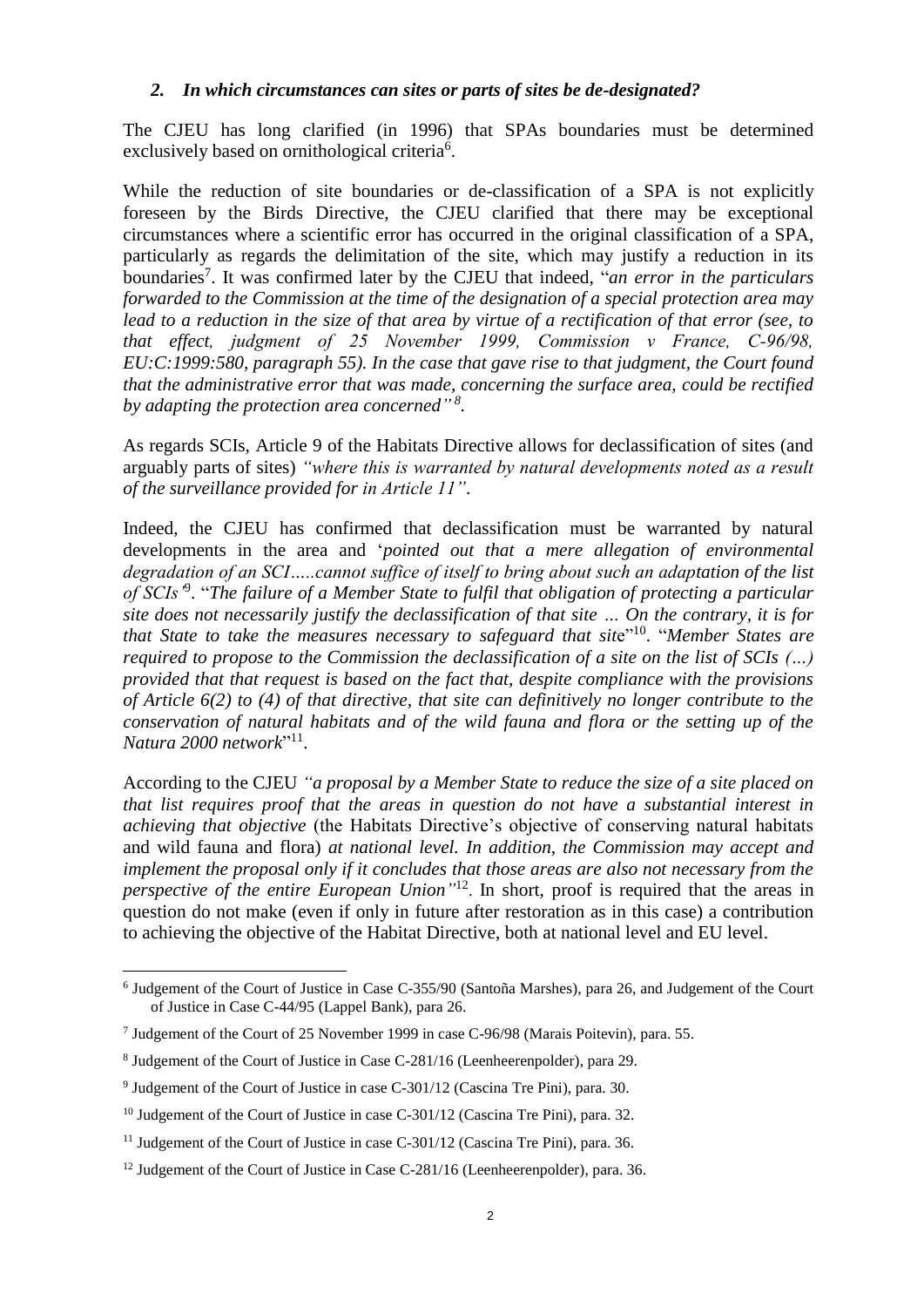This jurisprudence of the CJEU established for SCI is also relevant to SPAs.

The above principles are in line with and complementary to those set in the previous Commission notes on the subject. In summary, de-designation of Natura 2000 sites or parts of sites is lawful only under certain circumstances:

- a) a proven, genuine scientific error
- b) natural developments
- c) as a consequence of an application of Art.6(4) of the Habitats Directive

The technical correction of borders, in view of the improvement of the cartographic description of the site, that do not correspond to any real change on the ground will be considered in a separate form.

- a) Scientific errors summary of conditions to be met for de-designation
	- i. It can be scientifically proven that the area was not of value for habitats/species of EU-interest<sup>13</sup> for which the Natura 2000 site was initially proposed for designation.
	- ii. It can be scientifically proven that the area has not become in the meantime important for habitats/species of EU-interest – not only the ones for which the Natura 2000 site was initially proposed for designation but also others (even if not yet mentioned in the standard data form).
- iii. The area is not necessary for the integrity of the site (e.g. is not a buffer zone, a forthcoming restoration area or providing other important functions)
- iv. It does not have a substantial interest, including a potential to help achieving the objectives of the Nature directives, both at national level and EU level, by e.g. providing important areas for restoration or recreation of habitat types or habitats.

The mere fact that land that does not hold a habitat type listed in Annex I of the Habitats Directive or a habitat of a species listed in Annex II of the Habitats Directive/referred to in Article 4 of the Birds Directive or that that species has not been recorded for a certain time, does not *per se* constitute a reason for de-designation. Such land might have other functions that are required to achieve the site's conservation objectives, is required for the integrity of the site and/or might have substantial interest, including a potential to help achieving the objectives of the Nature directives, both at national level and EU level.

# b) Natural developments - summary of conditions to be met for de-designation

Natural developments are those that are not man-made (or global phenomena that cannot be mastered only locally such as climate change) and whose negative impact on

 $\overline{a}$ <sup>13</sup> Annex I habitat types/ Annex II species' habitats for sites under the Habitats Directive, Annex I bird species or migratory species habitats for sites under the Birds Directive.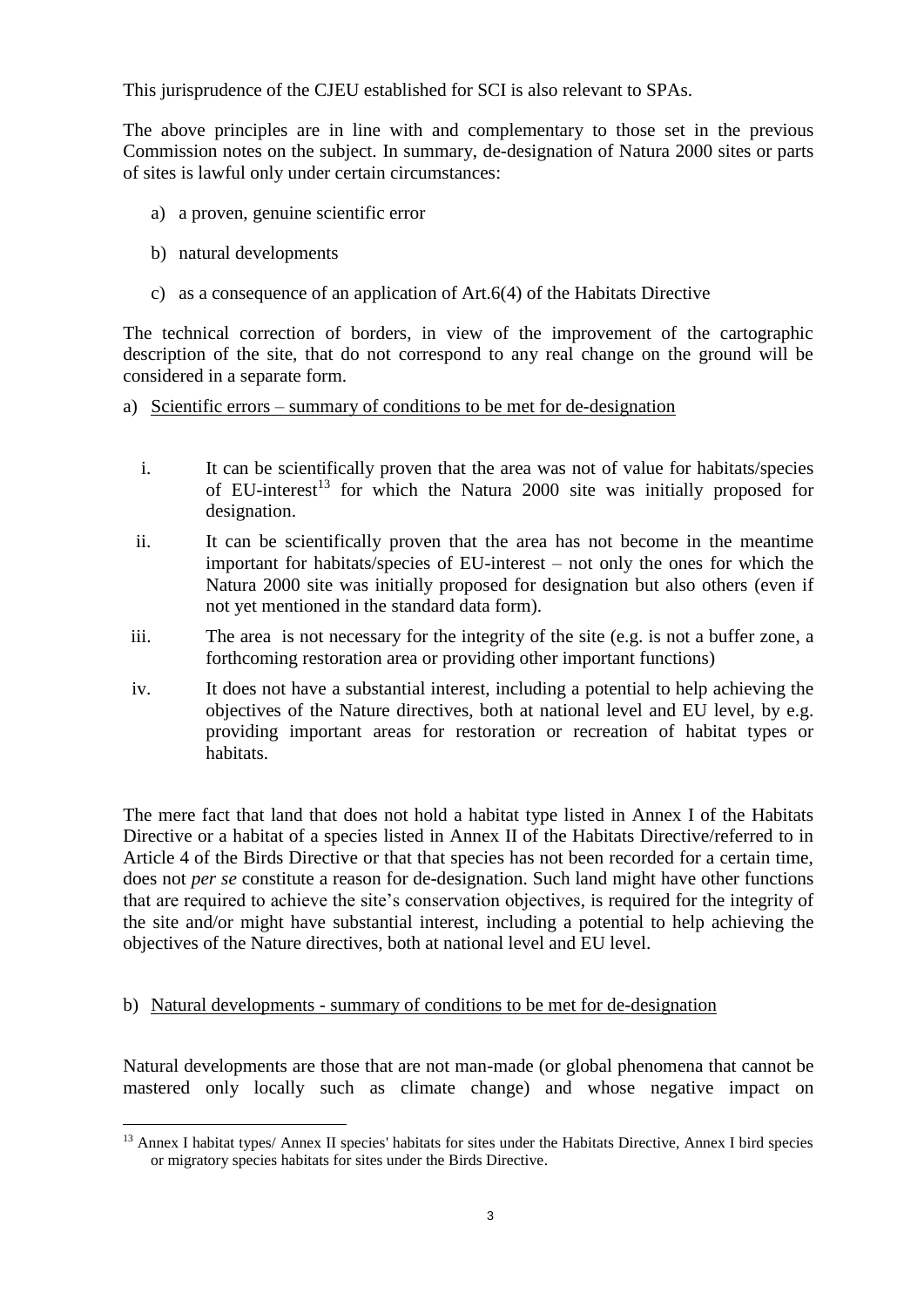habitats/species of EU interest cannot be prevented and lead to a situation where a site can definitively no longer contribute to the conservation of natural habitats and of the wild fauna and flora of EU interest. For example, the washing away of a breeding island by the sea or the loss of habitats by sea-level rise would fall under this category. It should be noted however that such developments go beyond the normal (regular and often necessary) natural dynamics sites might face. Should such natural developments occur that justify a dedesignation of a site or parts of a site, it should be assessed in how far the impact of such losses could be balanced by proposing a new site(s) or by enlarging a site(s).

What cannot be regarded as natural developments are situations were habitats and species deteriorate through man-made activities (inside or outside of Natura 2000 sites) or through the absence of adequate management (e.g. of semi-natural grasslands).

### c) Consequence of a correct application of Art.6(4) of the Habitats Directive

In cases were the whole or part of sites are irreversibly lost for any positive contribution to the objectives of the nature directives based on a correct application of Article 6(4), dedesignation can be justified. It is recalled that the correct application of Article 6(4) requires Member States to take adequate compensation measures (see relevant guidance documents on [http://ec.europa.eu/environment/nature/natura2000/management/guidance\\_en.htm\)](http://ec.europa.eu/environment/nature/natura2000/management/guidance_en.htm), which can include the designation and management of a new site.

# *3. Justifications to be provided by Member States proposing de-designation of sites or parts of sites*

Proposals for de-designation must be justified case-by-case and require sound and conclusive scientific evidence capable of proving that the above required conditions are met.

Therefore, together with a revised Natura 2000 database, a Member State will have to submit a file for each site or part of a site proposed for de-designation. Such a file shall clearly identify the proposed changes and provide evidence based on solid technical / scientific information and surveillance of the site under consideration.

Mere claims about fulfilment of the conditions presented above that are not evidence-based would result in the proposed changes not being further considered in the update of the Union Lists (for SCIs/SACs) and in a negative opinion on SPAs modifications (see section 4 below).

This file should include:

- 1. A comparison between the new site information (SDF and shapefiles/maps) and the original one (at time of site proposal for SCI and site classification for SPA) or in subsequent modified versions, as described in the latest submission of the Natura 2000 database.
- 2. Additional detailed information that can show the situation/value of the area under consideration at the time of designation, its evolution over time and its current status. In particular, spatial information in the form of maps of habitat types, of habitats of species, species occurrence, maps from management plans as well as aerial photos, satellite imagery, etc. capable of proving a scientific error or a natural development. Furthermore, information from inventories and monitoring of the site. All this information should be of good quality.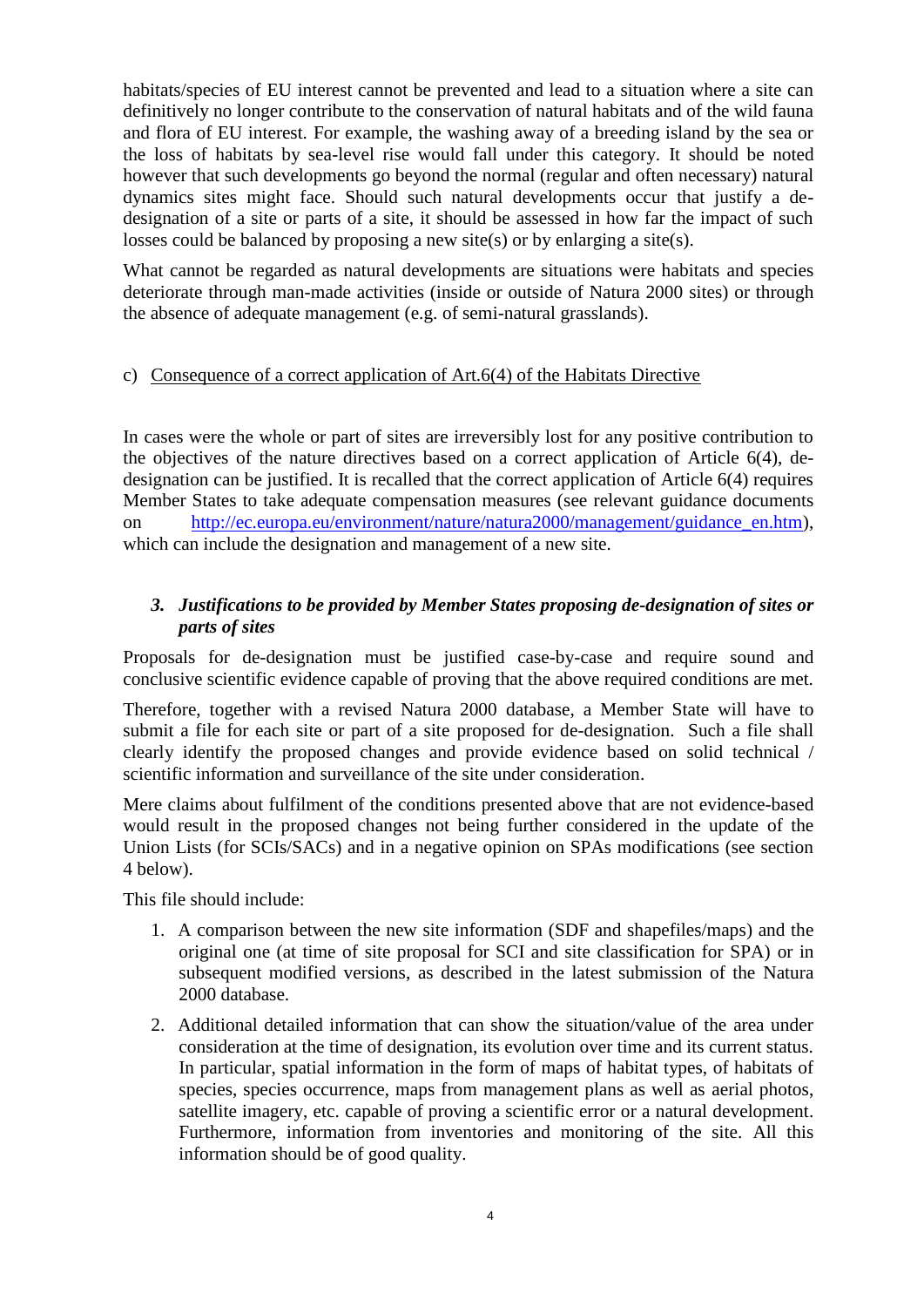- 3. A site-based explanation describing the reasoning for de-designation relating to all habitat types and species of  $EU$ -interest<sup>14</sup> relevant for the site, also mentioning their status and trends. The description shall also answer following questions:
	- o Has the area proposed for de-designation hosted features of EU-interest at the time of designation – permanently or occasionally?
	- o Has the area envisaged for de-designation in the meantime gained new importance for any feature of EU-interest?
	- $\circ$  What kind and frequency of monitoring / surveillance is carried out in the site of concern? What is the quality of available data?
	- o Is the area proposed for de-designation of any other value (has it any other function) for the conservation of the habitat and species of EU-interest and the integrity of the site in case of partial de-designation:
		- Is the area of potential use as restoration area does it have restoration potential for any features of EU-interest?
		- If Is it considered as a buffer zone, stepping stone or as a corridor between different parts of the site? Is it of importance to guide visitors or control any other direct pressures to the site?
		- Does it have any other substantial interest in achieving the objective of the nature directives, both at national level and EU level?
	- o How has the site (or part of site) been managed since its initial designation? The provision or link to existing or previous management plans as background documents is recommended.
	- o For the case of natural developments: describe the characteristics of the natural development, the changes it has brought about and explain whether measures have or could have taken to avoid a deterioration or loss of the EUinterest feature(s) in the site (or part of site).
	- $\circ$  For the case of 'consequences of an Art.6(4) procedure': provide a summary of the appropriate assessment (and the full version if this has not been already transmitted to the Commission), the justification for each of the conditions set in Article 6(4) and the compensatory measures taken.
- 4. An explanation of the impact of the situation described above on the Natura 2000 network in your Member State as a whole on national or biogeographic level. As the site/area envisaged for de-designation has contributed to the coherence and sufficiency of the national network for the features of EU-interest it holds (or supposedly held), an assessment of the situation is requested discussing also the potential need for adding another site(s) or expanding existing sites as replacement. Therefore for each of the proposed changes, a detailed analysis is needed of the potential impact on sufficiency of the remaining network of sites in terms of protection of the habitats and species for which the sites or parts of sites proposed for de-designation were initially selected, including in light of their conservation status at national biogeographical level.

 $\overline{a}$ <sup>14</sup> Annex I of the Habitats Directive habitats and Annex II of the Habitats Directive species habitat for SCIs; Annex I of the Birds Directive and/or migratory species for SPAs.